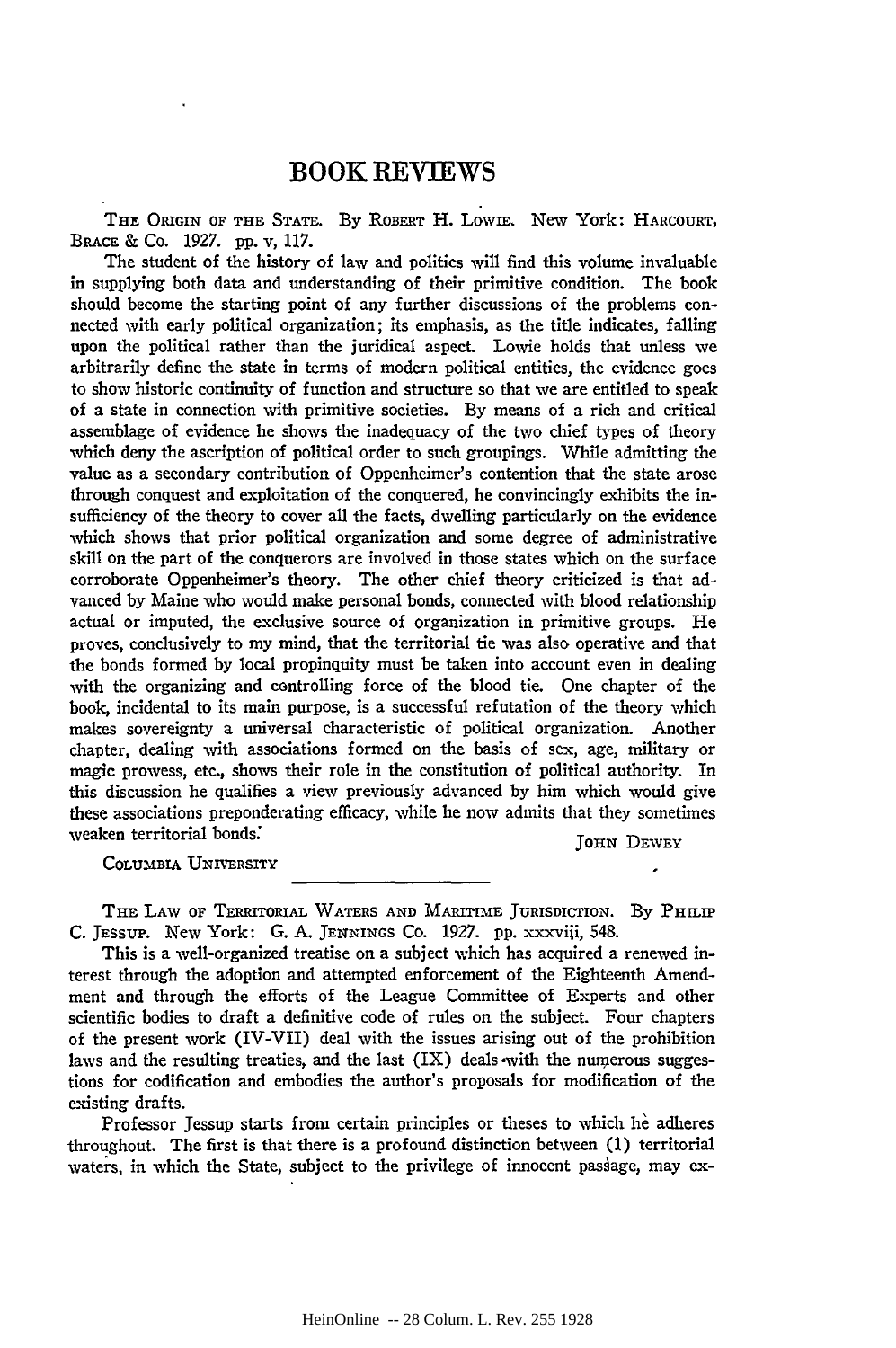ercise rights analogous to those exercised on its land, and (2) certain acts of control or jurisdiction which for special reasons, such as customs control or self-defense, it may exercise, with the implied acquiescence of other states, outside these territorial limits. Thus, Chapter I deals with "The Three Mile Limit." The author marshals the evidence obtained from the practice of the maritime states in their muncipal law and in international controversies and settlements and reaches the conclusion that the three-mile territorial zone constitutes the rule of international law. To the reviewer, this conclusion is not successfully controvertible. Those lawyers who have doubted it insist upon the claims to a wider zone made by Italy, Spain, Russia, and other countries, but it is believed that they overlook the fact that these claims, whenever an issue has arisen, have been successfully contested. Even the claim of the Scandinavian countries to four miles may be said to rest on special circumstances and prescription and in a practical issue, during the late war, was successfully denied. It may be interesting to note that the cannon-shot theory proposed and accepted as a limitation on claims over coastal waters is now used as an argument for their extension.

Chapter II deals with jurisdiction and control on the high seas adjoining territorial waters, and again the muncipal and international practice of the maritime countries is invoked as evidence on such subjects as "customs jurisdiction and control" and "neutrality and national safety." The Hovering Acts, which in Great Britain and the United States permit entry on incoming vessels for customs inspection twelve miles out, are explainable by the tacit acquiescence of other powers to such control for the limited purpose in question. *Church v. Hubbart* is not, it is believed, necessarily irreconcilable with *Rose v. Hinely* (p. 84). Marshall's assent to the extra-territorial seizure in the former case was limited to the special circumstance of a barren and unfrequented coast where law enforcement might otherwise have been impossible. The State Department and those courts which have refused to apply *Church v. Hubbart* to extra-territorial seizures of rum-runners on the American coast, seem to the reviewer correct.

Chapter III, "Sovereignty over Territorial Waters" deals with merchant and war vessels within the marginal sea, the extent of jurisdiction exercised by the riparian state, the immunities attaching to innocent passage, entry in distress, and the issues arising out of the conflict of laws. Ships in port occupy an important place. The author has adopted Professor W. W. Cook's, views on "jurisdiction." The fictional "territoriality of vessels" should possibly not be characterized as "unsound at best," for it helped to decide the *Lotts* case (1927) before the Permanent Court of International Justice. It often serves a useful purpose, and Lord Finlay's suggestion that a ship is a chattel only and not a place can hardly command support. Few cases have been more completely repudiated than *Queent v. Kcya,* which was followed **by** an Act of Parliament maintaining British jurisdiction over crimes committed within the territorial sea. The author has made an excellent analysis of the cases in the various countries raising the issue between the alleged immunity from and liability to the jurisdiction of the local courts.

In the chapters discussing the issues arising out of the enforcement of the prohibition laws the statutory, judicial and diplomatic history are considered. The author considers first (C. IV) questions of enforcement within the three-mile limit and particularly the transportation of liquor under seal after the decision in *Cunard S. S. Co. v. Mellon.* This involved much diplomatic correspondence with

**1 1262 U. S.** 100, 43 Sup. Ct. 504 (1923).